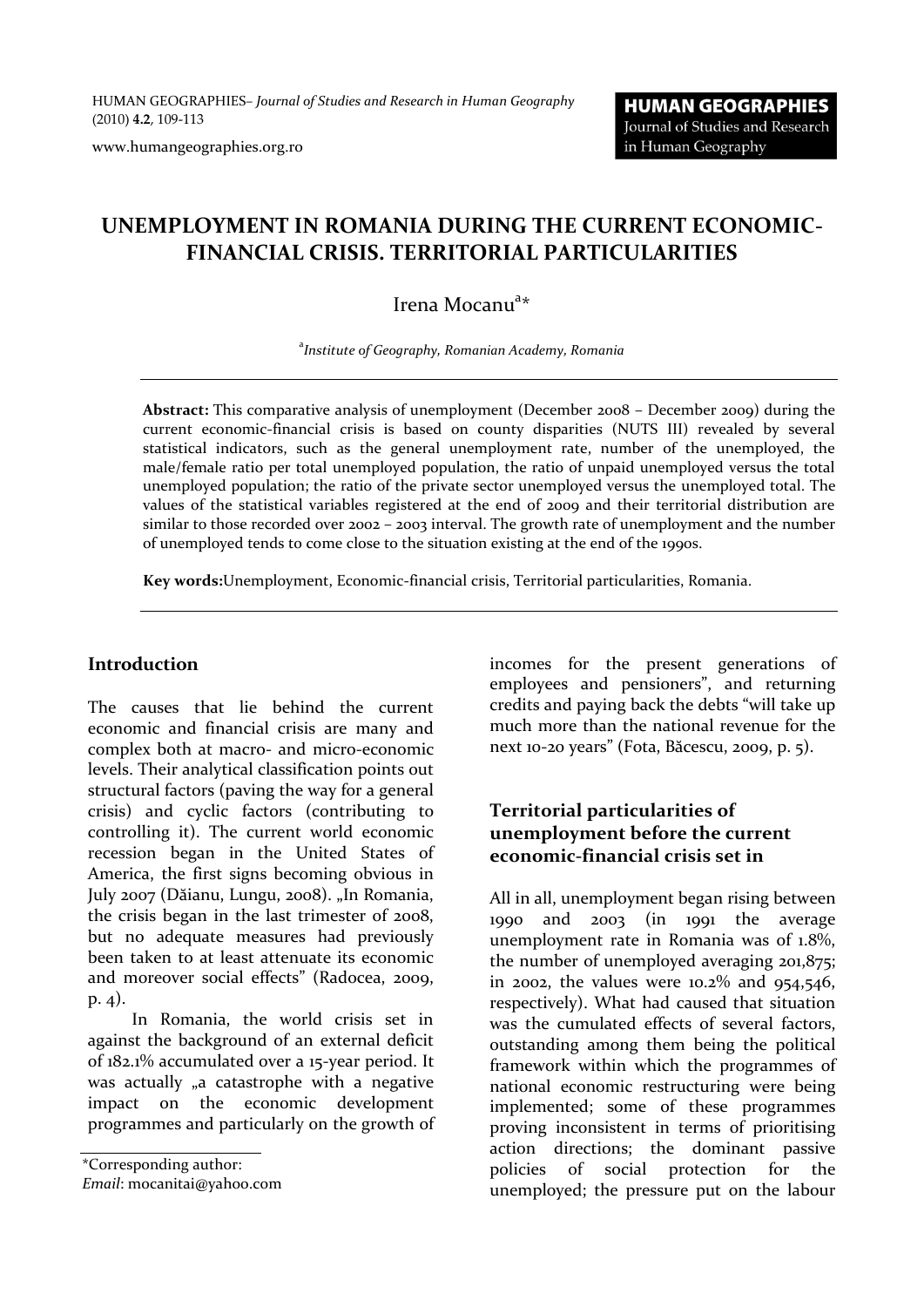offer by the generations born in the late 1960s and the early 1970s.

Beginning with the first part of the 2000 – 2010 decade, unemployment trends to decrease (in 2003 the average unemployment rate in Romania was 7.6%, and the average number of unemployed 689,531; in 2008, values had dropped to  $4\%$  and  $362,429$ , respectively). But, according to specialists, the decrease was too swift to be sustained by investments and implicitly the creation of jobs (Figure 1).

As a matter of fact, this low unemployment value is not the result of economic growth alone, but also of other factors (not taken into consideration by official unemployment rate assessments) e.g. the workforce employed abroad  $(1.5 - 2$  mill. people); people farming for subsistence, with no workplace and no secure income, with a precarious economic and social position, given that European integration means to drastically curtail jobs in agriculture; the workforce of inefficient economic units would be made redundant had subventions been cut off; retirements before age-limit did indeed bring down pressure in the job market, but increased the economic dependence of pensioners on working segment (Mocanu, 2009).

Until 2003, the overall unemployment rate and the number of jobless people had

registered a sinuous evolution, but the trend was undoubtedly a growing one. However, disparities among counties did exist. From the very first year when unemployment in Romania was officially acknowledged, it was clear that significant differences between the east and the west of the country did exist. Even though the situation was quite general, yet disparities in the number and structure of labour, between Romania' western and eastern areas showed up, regional economic imbalances having a direct impact on the intra-regional economic performance. As time went on and various stages of transition were underway, the north-east traditional by highunemployment area was being joined by central and south-western counties that found themselves in the same plight (Mocanu, 2008).

The year 2003 marked the end of surging unemployment, a period of decrease setting in (from a rate of  $6.2\%$  and  $607,192$ unemployed in 2004 to  $4.2\%$  and  $386,667$ , respectively in 2007). Until the current economic-financial crisis hit Romania, high unemployment areas had been the north-east, south-east and south-west.

In 2007, the territorial distribution of the above two indicators showed a group of counties from the western and central parts, that boasted the lowest values  $(1.5\% - 3.9\%)$ and 10,000, respectively in each county).



Figure 1. The monthly evolution of the general unemployment rate and of the unemployed population

*Source:*[www.anofm.ro](http://www.anofm.ro/)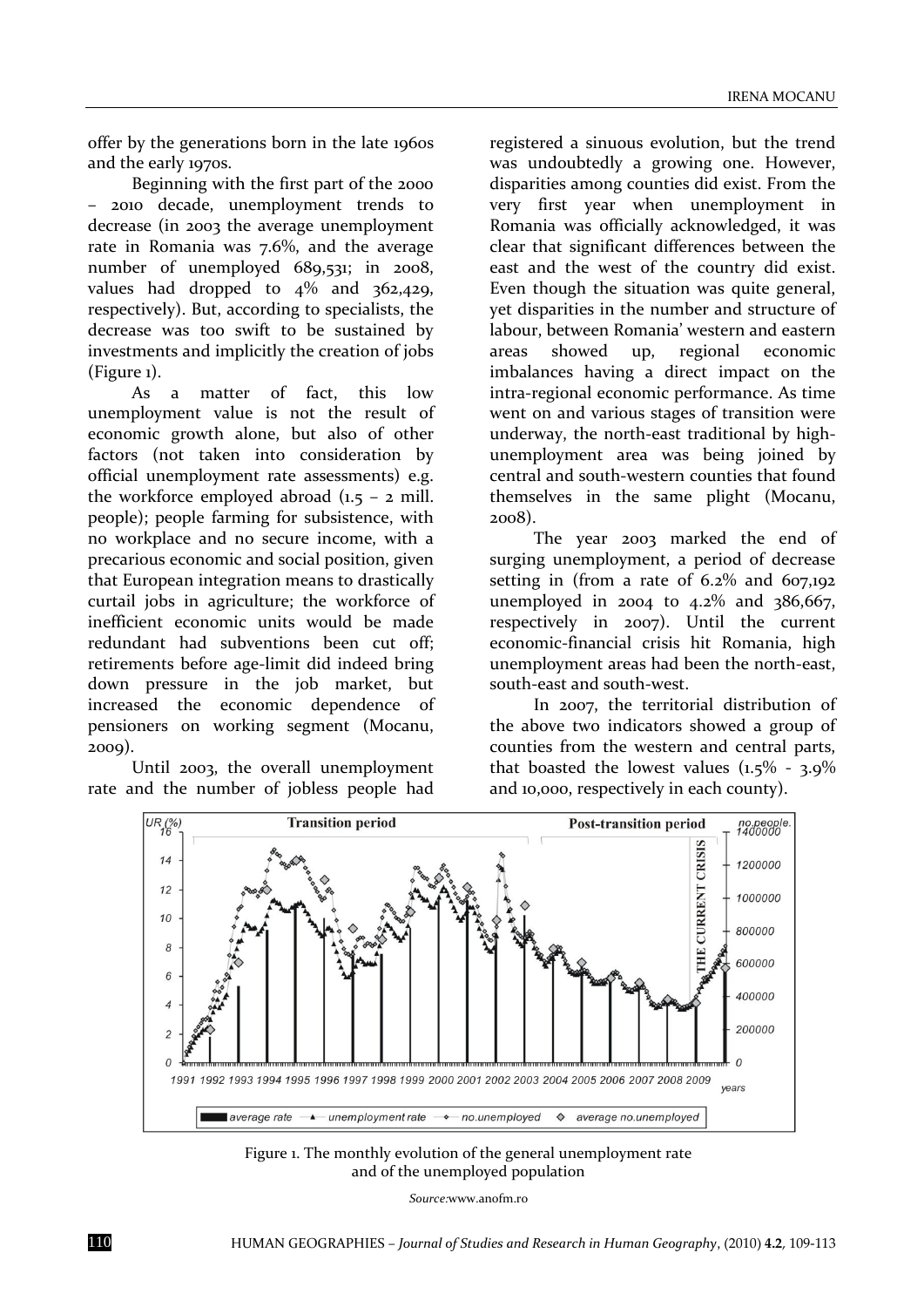| Period           | No. of counties<br>with under 10,000<br>unemployed | No. of counties<br>with 10,001 -<br>20,000 unemployed | No. of counties with $20,000 - 30,000$ and over<br>30,001 unemployed                                                             |
|------------------|----------------------------------------------------|-------------------------------------------------------|----------------------------------------------------------------------------------------------------------------------------------|
| Sept. 2008       | 28                                                 | 13                                                    | 1(Doli)                                                                                                                          |
| Dec. 2008        | 24                                                 | 17                                                    | 1(Doli)                                                                                                                          |
| Mar. 2009        | 16                                                 | 25                                                    | 1(Doli)                                                                                                                          |
| <b>June 2009</b> | 12                                                 | 26                                                    | 4 (Dolj, Bacău, Galați and Iași)                                                                                                 |
| Sept. 2009       | 10                                                 | 24                                                    | 8 (Dolj, Alba, Vâlcea, Argeş, Prahova, Galați,<br>Iași and Bucharest)                                                            |
| Dec. 2009        | 4                                                  | 24                                                    | (Dolj, Hunedoara, Alba, Cluj, Argeş,<br>14<br>Vâlcea, Prahova, Brăila, Galați, Constanța,<br>Bacău, Iași, Suceava and Bucharest) |

Tabel 1. Distribution of the unemployed population at county-level by size-classes

*Source:* monthly data processed fro[m www.anofm.ro](http://www.anofm.ro/)

Elsewhere in Romania, values came close to the average country ones (a general unemployment rate of  $4.3\%$  in 2007) or by 1-2% above it, an exception making the counties of Vaslui (9.6%) and Mehedinti  $(8.1\%)$ .

But for all the lower values registered in the mid-2000 decade, there still were 28 counties in which the unemployment rate stood above country average, maximum values being twice higher than the average. In 2007, the number of counties in this situation dropped to 24, in 2008 to 23 (the country rate being  $4.4\%$ ) and only in  $5$  counties (Vaslui, Mehedinţi, Teleorman, Dolj, Gorj) that rate was twice higher.

As from 2006, because ever more people began migrating abroad in search for work, the country was faced somehow with labour shortage.

And, in the context of this contradictory labour-market situation in which over 50% of Romania's counties had an unemployment record above country average and simultaneously there was labour shortage, the current economic-financial crisis struck at the  $end of 2008$ 

#### **A geographical outline of unemployment during the current economic-financial crisis**

The proportion of jobless people  $(43\%)$  was surpassed only in December 1991 –December 1992 (63.6%). In December 2008, the average number of unemployed/county was of 9,605,

only to reach 16,900 one year later. The increase averaged 7,284 people/county, at distinct rates in the territory. In terms of absolute figures, the growth values of the unemployed population were in excess of the country average in nearly 50% of the counties (among which Timiş, Arad, Bihor and Bucharest Municipality), with peak values in Prahova (16,200 people), Argeş (12,100 people), Cluj (11,700 people), Braşov and Constanţa. At the bottom of the hierarchy stood Ilfov (1,801 people), Giurgiu (2,500 people), Covasna, Tulcea and Călăraşi.

As the number of jobless people kept rising, the unemployed population size-classes and their territorial distribution would also change. Beside the 5 classes' extent in September 2008, another class including over 30,001 people, was added in December 2009. The classes with 20,001 – 30,000 and over 30,001, as well as 10,001 – 20,000 unemployed included ever more numerous counties (Table 1).

Structural changes in the unemployed population:

- The total male-to-female unemployed ratio was 47% to 38%. At county level, the male segment represented 55-60% of the overall unemployed, with values rising to 60- 75% in some counties (Olt, Teleorman, Giurgiu, Iaşi and Vaslui). This situation reflected the fact that men were active in other sectors than agriculture, sectors hit by the crisis, while most women were engaged mainly in farming (a sector in which the labour force was less affected by recession).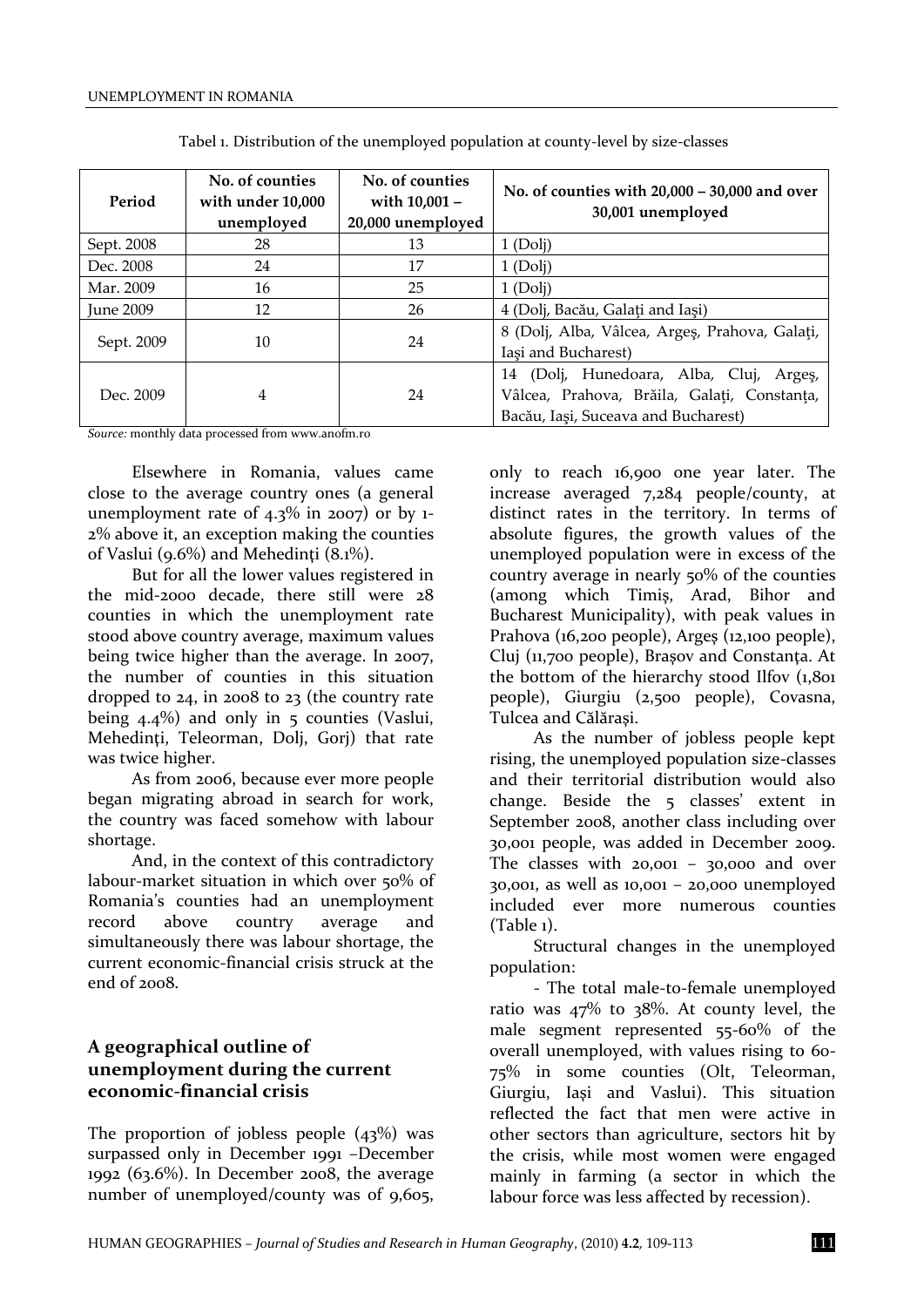

Figure 2. Structural types of the unemployed population over December 2008 – December 2209. Dynamics



Figure 3. Unemployment dynamics over December 2008 – December 2009 *Source:*[www.anofm.ro](http://www.anofm.ro/)

- Until 2001, the balance between paid and unpaid unemployed population and those not benefiting from it tipped in favour of the first category, subsequently the course changing, the latter category steadily gaining ground: 54.8% in 2002 and 64.4% at the end of 2008. But the crisis reversed the situation to the effect of having fewer unpaid unemployed (from 64.5% to 38.7%) between December

2008 and December 2009. At county level, percentages dropped to 50 and 30, particularly in Alba, Bistriţa-Năsăud and Prahova, where more unemployed people, who had not received any lay-off compensations, would list with labour employment agencies. In some 50% of Romania's counties, the number of people who had no unemployment benefits was on the increase. The unemployment term